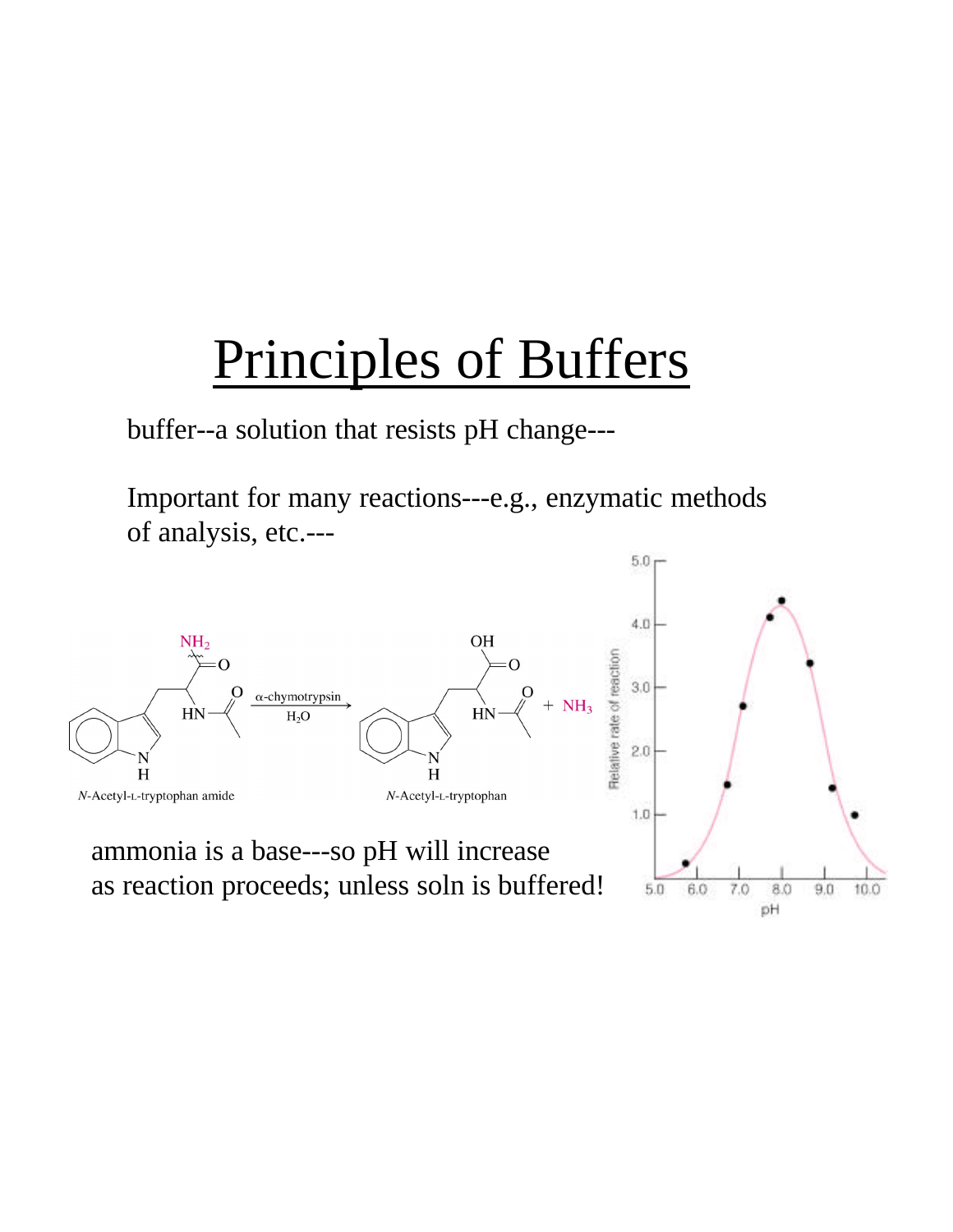If instead of adding weak acid to solution---we add given concentrations of both the acid and its conjugate base---we create a buffer!!

$$
\text{HA} < \text{---} > \text{H}^+ + \text{A} \qquad \text{pK}_a = 4.00
$$
\n
$$
\uparrow \qquad \qquad \uparrow \qquad \qquad \text{pK}_b^{\text{A-}} = 10.00
$$
\n
$$
\text{add } 0.1 \text{ M} \qquad \qquad \text{of metal ion salt}
$$

for forward dissociation reaction---we can calculate fraction of dissociation--in absence of A- added--

 $x^{2}$  / (F-x) = 10<sup>-4</sup>;  $x = 3.1 x 10^{-3}$  (by quadratic or succ. approx.)

 $[A<sup>-</sup>] = [H<sup>+</sup>] = 3.1 \times 10<sup>-3</sup> M$ ; fraction dissociated = 0.0031/0.1 = 0.031 or 3.1%

if soln was made with 0.1 M NaA only -fraction associated =  $3.2 \times 10^{-5}$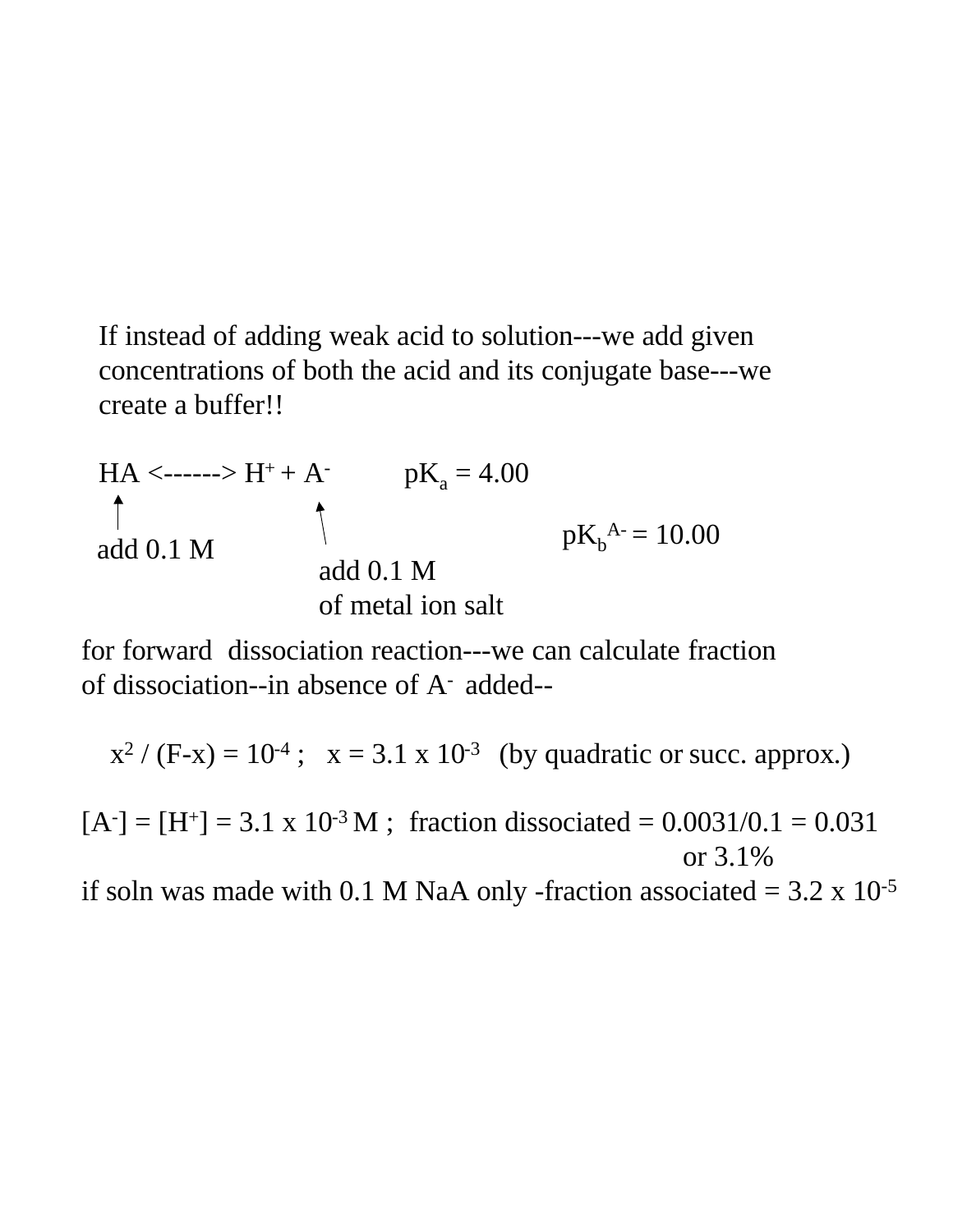**so** --basic chemical instincts tell you that very little changes when you add the two species together to water--to make the solution 0.1 M with respect the acid and the conjugate anionic base and then wait for equilibrium!!

Key to understanding what the pH of this solution would be---is the **Henderson-Hasselbalch Eqn.**

$$
K_a = \frac{[H^+][A^-]}{[HA]}
$$

take logarithm of both sides:

$$
\log K_a = \log \frac{[H^+][A^-]}{[HA]} = \log[H^+] + \log \frac{[A^-]}{[HA]}
$$
  
swap--logK<sub>a</sub> and log[H+] to opposite sides of eqn:  

$$
-\log K_a = -\log[H^+] + \log \frac{[HA]}{[A^-]}
$$

$$
pK_a = pH + \log \frac{[A^-]}{[HA]}
$$
 **HH-equ.**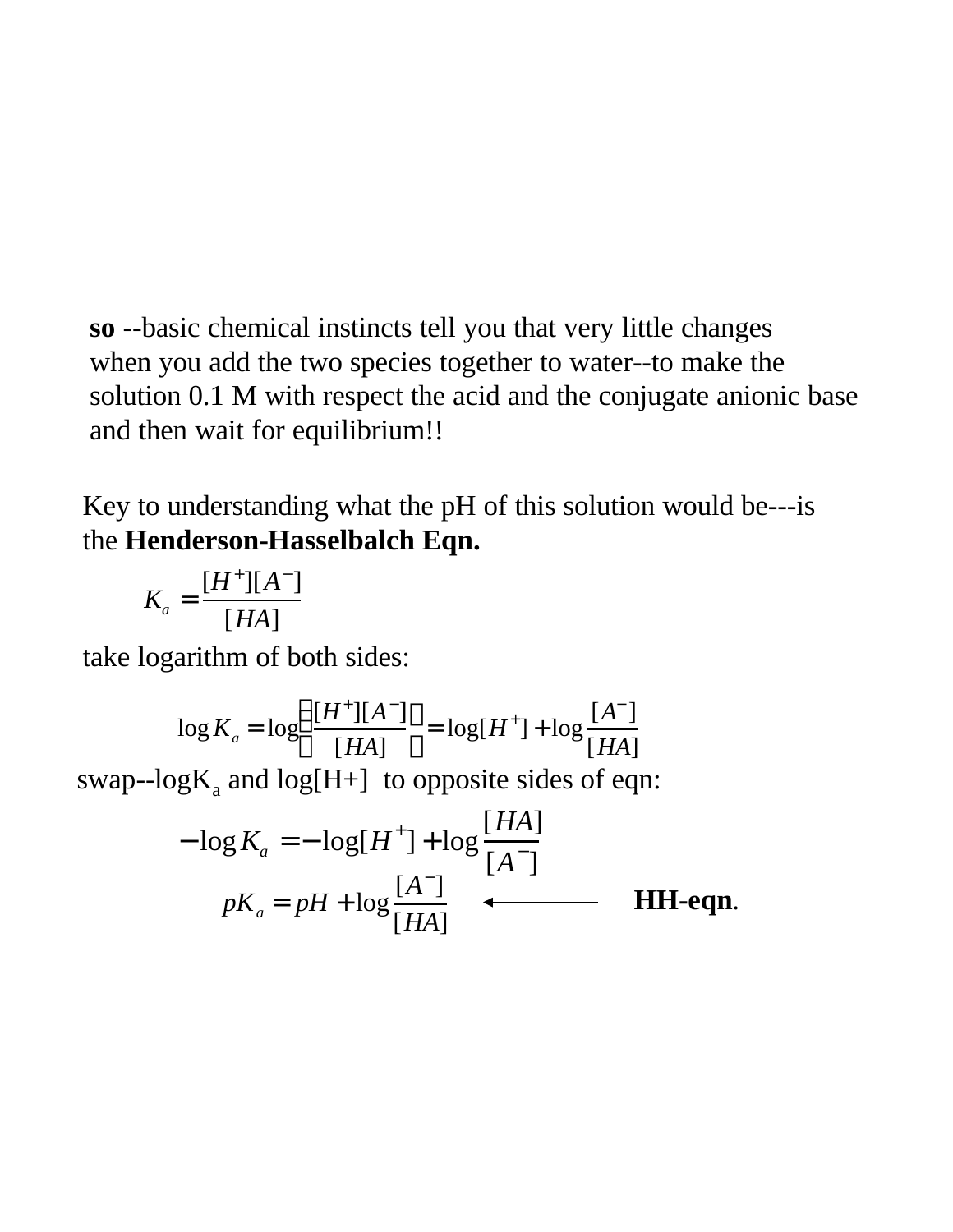If you want to make buffer using weak base (B) and a salt of its conjugate acid (BH<sup>+</sup> )----same basic equation applies:

$$
pH = pK_a + \log \frac{[B]}{[BH^+]}
$$
 
$$
\longrightarrow
$$
 pK<sub>a</sub> of this conjugate  
acid used in equation!

Whether using weak acid or weak base conjugate pairs to create buffer---the pH of the final buffer solution is controlled by ratio of the two species you add to create buffer---

- weak acid/conjugate base salt
- weak base/conjugate acid salt

## **back to initial problem---where we have 0.1 M HA, and 0.1 M A and**  $pK_a = 4.00$ **;**  $pH = 4.00 + log(0.1 / 0.1) = 4.00$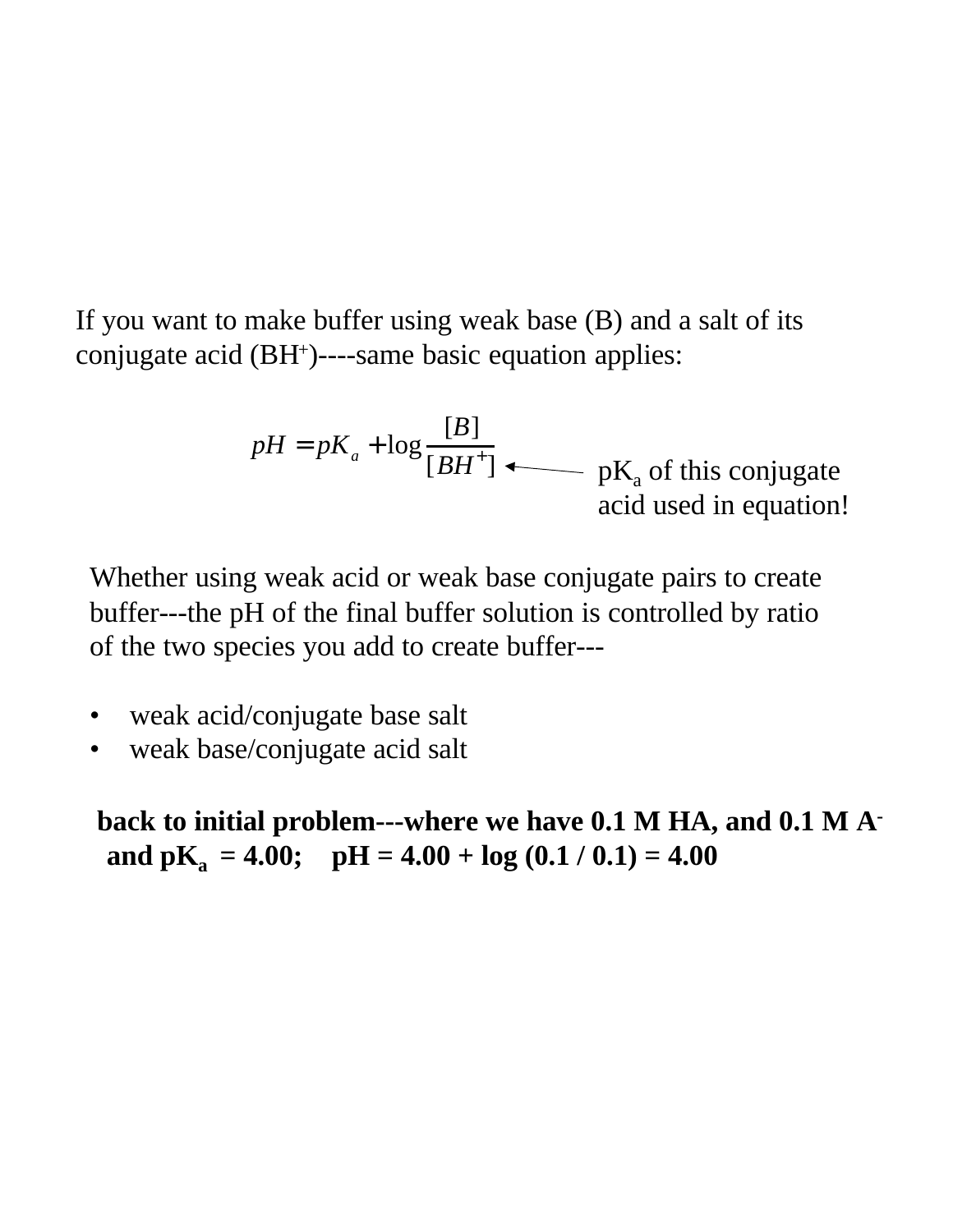## Example problem:

Suppose you want to make a pH 5.00 buffer---using acetic acid (HA)and sodium acetate (A- )

 $pK_a$  of acetic acid = 4.76;

What ratio of HA and A should be used?

**note:** volumes cancel in log term of HH---pH does not depend on volume- only ratio of moles!- (not always true!!!)

 $5.00 = 4.76 + \log x$ ; where  $x = ([A<sup>-</sup>]/[HA])$  $0.24 = \log x$ 

 $10^{0.24}$  = x = 1.74 = ratio of moles conjugate base to acid in solution

e.g., 0.174 M sodium acetate/0.100 M acetic acid or 0.100 sodium acetate/0.0575 M acetic acid

Concentration used of each species will determine "**Buffer Capacity**" and "**ionic strength**" of the buffer solution!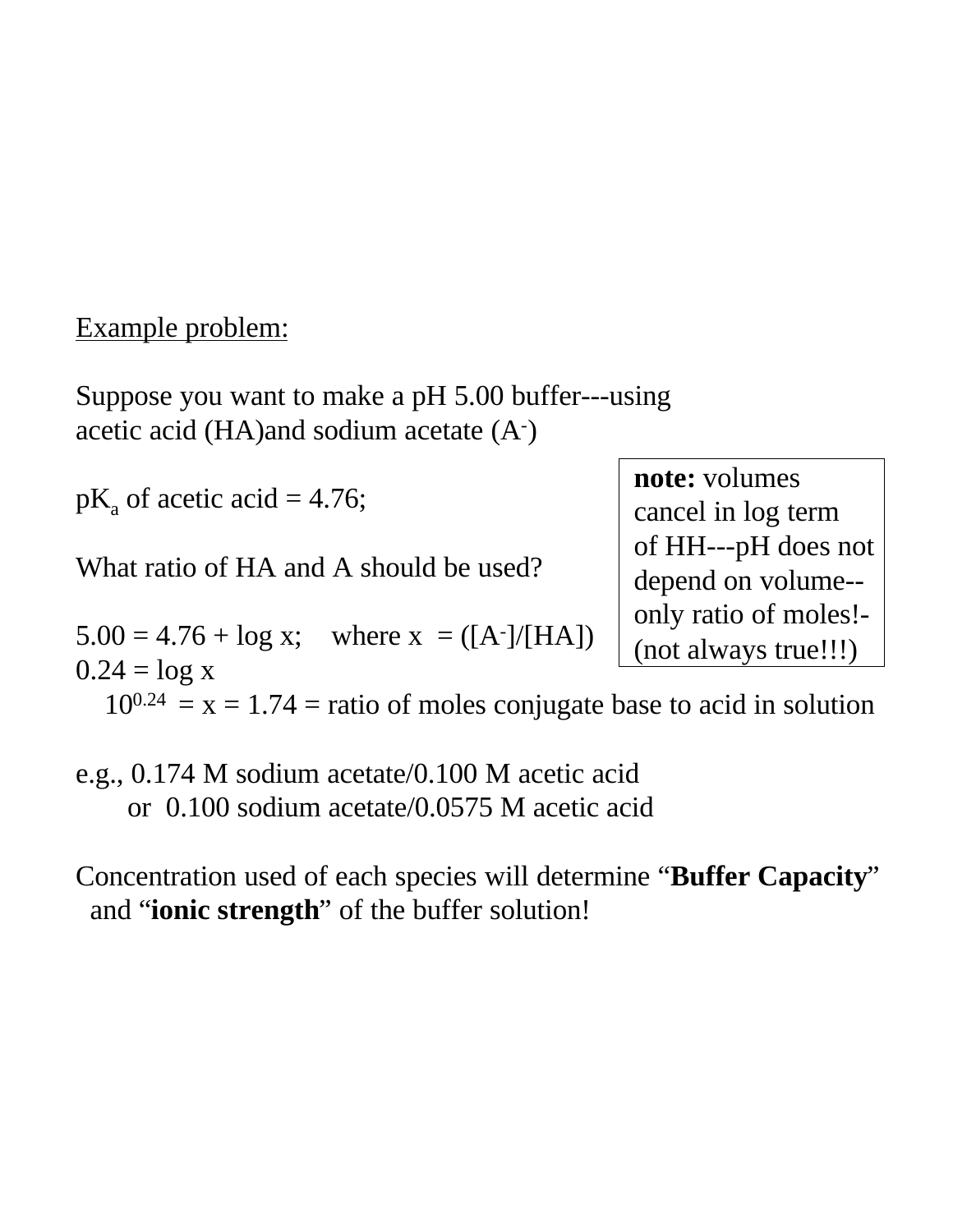

very popular buffer---can obtain Tris-HCl salt, and Tris in pure forms; what is pH of solution when 12.43 g of Tris is mixed with 4.67 g of Tris-HCl (BH<sup>+</sup> ) a diluted to 1.00 liter?

calculate molarity of each species:  $[B] = [Tris] = (12.43 \text{ g/L}) / (121.136 \text{ g/mol}) = 0.1026 \text{ M}$  $[BH^+] = [Tris-H] = (4.67 \text{ g/L}) / (157.597 \text{ g/mol}) = 0.0296 \text{ M}$ 

**pH= pK<sup>a</sup> +log ([B]/[BH<sup>+</sup> ]) = 8.075 + log (0.1026/0.0296) = 8.61**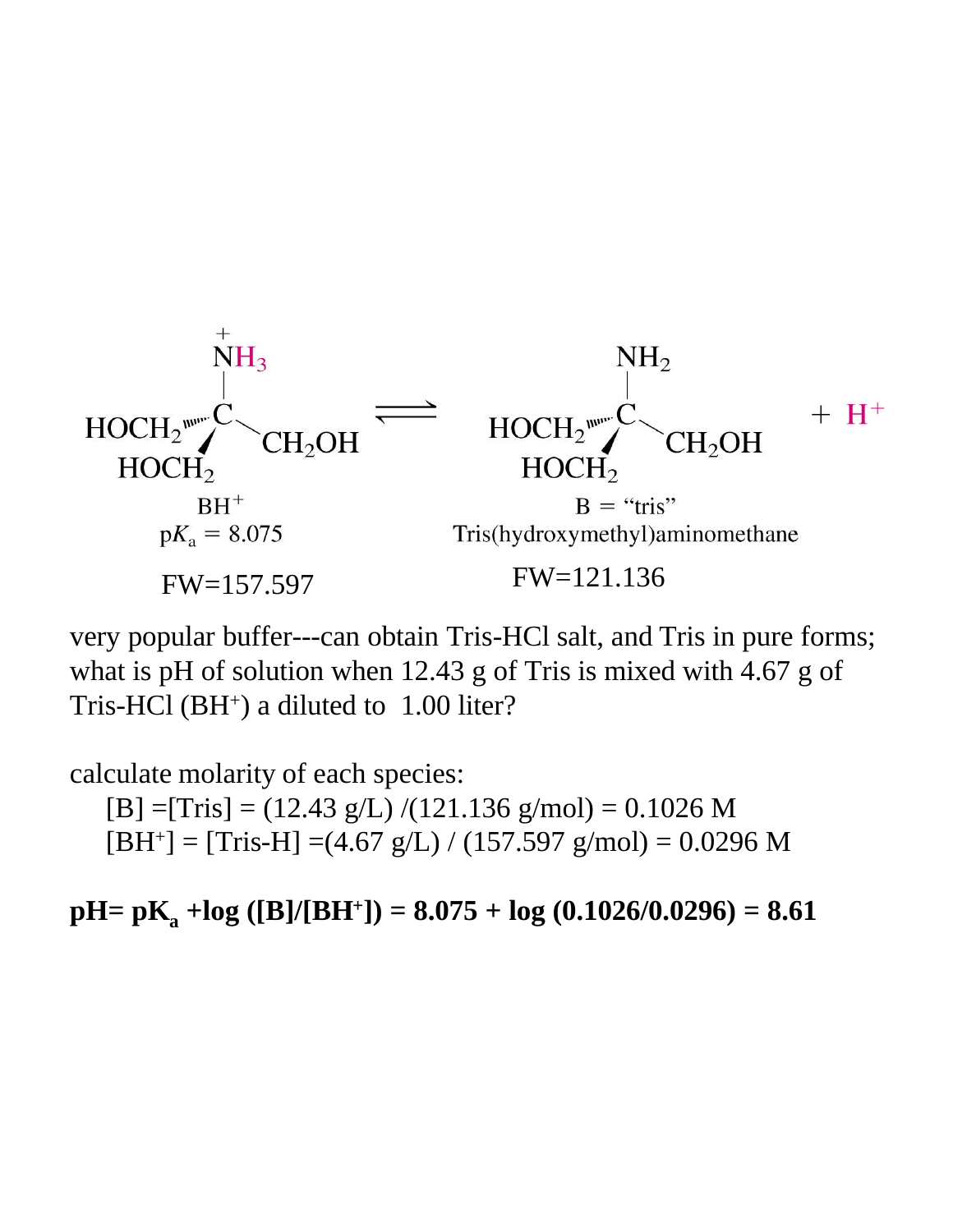**Secret of buffers**---what happens when strong acid added to previous Tris buffer solution? ---

as you add HCl to solution--the following reaction takes place:

 $B + HC1$  ----->  $BH^+Cl^-$ ; this decreases conc. of B and increases concentration of BH<sup>+</sup>; this will change the ratio in the HH eqn!

suppose you add 12 mL of a 1.00 M acid;  $= 0.012$  L x 1 M  $= 0.012$ moles

Therefore---this will decrease the moles of B present by 0.012 moles and increase the concentration of  $BH<sup>+</sup>$  by 0.012 moles

Hence--- $pH = 8.075 + log$ 0.1026 −0.012  $0.0296 + 0.012$ 

 $pH = 8.41$ -----only a change of 0.2 even though concentrated acid was added----

If you added NaOH base--you would decrease  $BH<sup>+</sup>$  and increase B conc.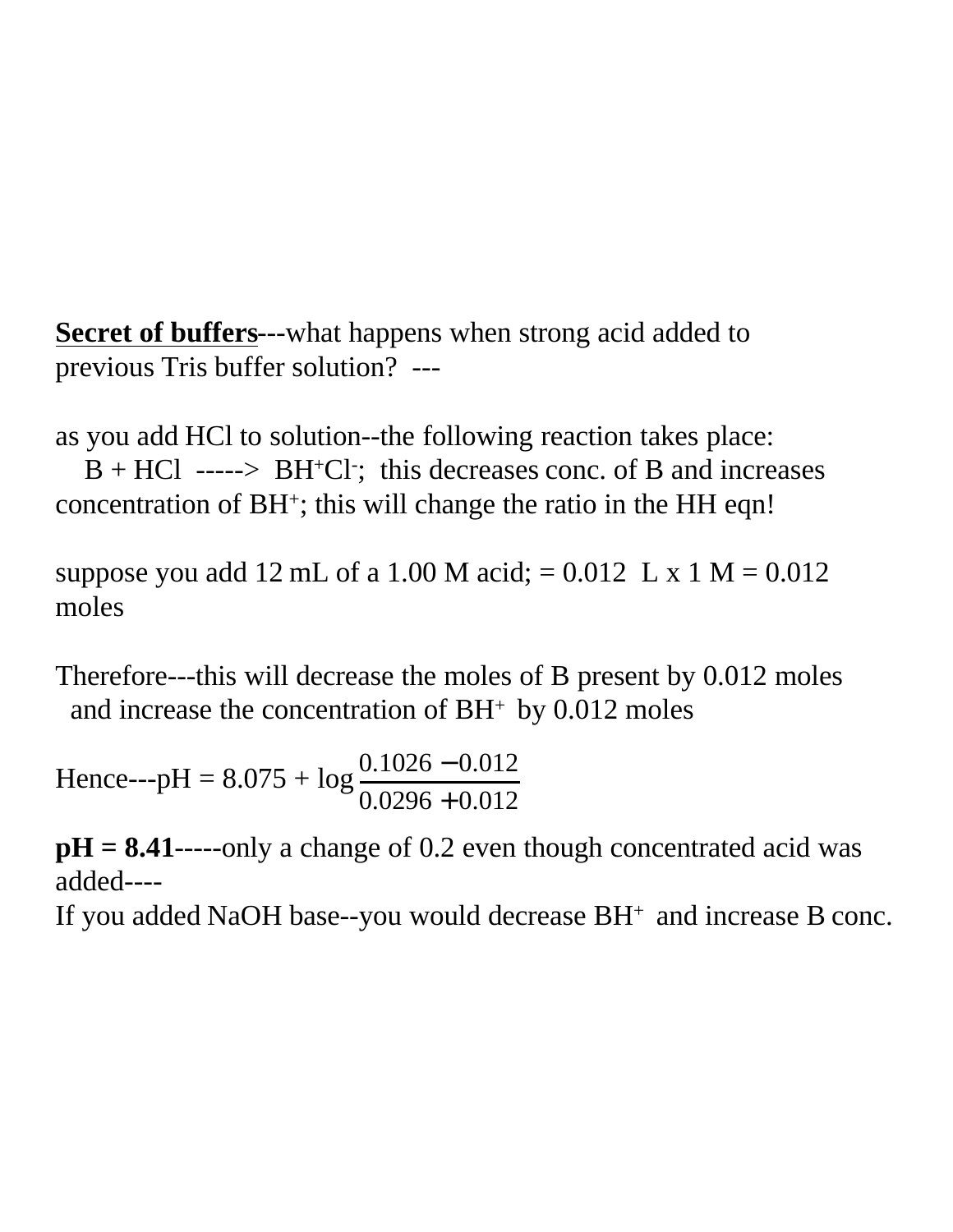Can also prepare buffers by starting with only one form of the two species---and then adding a given amount of acid or base to form the conjugate acid or base needed to provide the buffer system!

e.g., how many mL of 0.500 M NaOH should be added to 10 g of Tris-HCl salt to yield pH of 7.60 buffer in final volume of 250 mL

```
how many moles of Tris-HCl = moles of BH<sup>+</sup> = 10 \text{ g} / (157.597 \text{ g/mol})= 0.0635 moles
```

```
for pH 7.60----HH says:
7.60 = 8.075 + \log xlog x = -0.475x = 0.335 = ratio of B moles/BH<sup>+</sup> moles
```
but total moles of  $B + BH^+ = 0.0635$ ; then  $0.335 = y/(0.0635-y)$ 0.0213 -0.335  $y = y$  $y =$  moles of NaOH required 1.335 y= 0.0213 **0.500 x V = 0.0159 ;** V = 0.0318 L or 31.8 ml  $y=0.0159$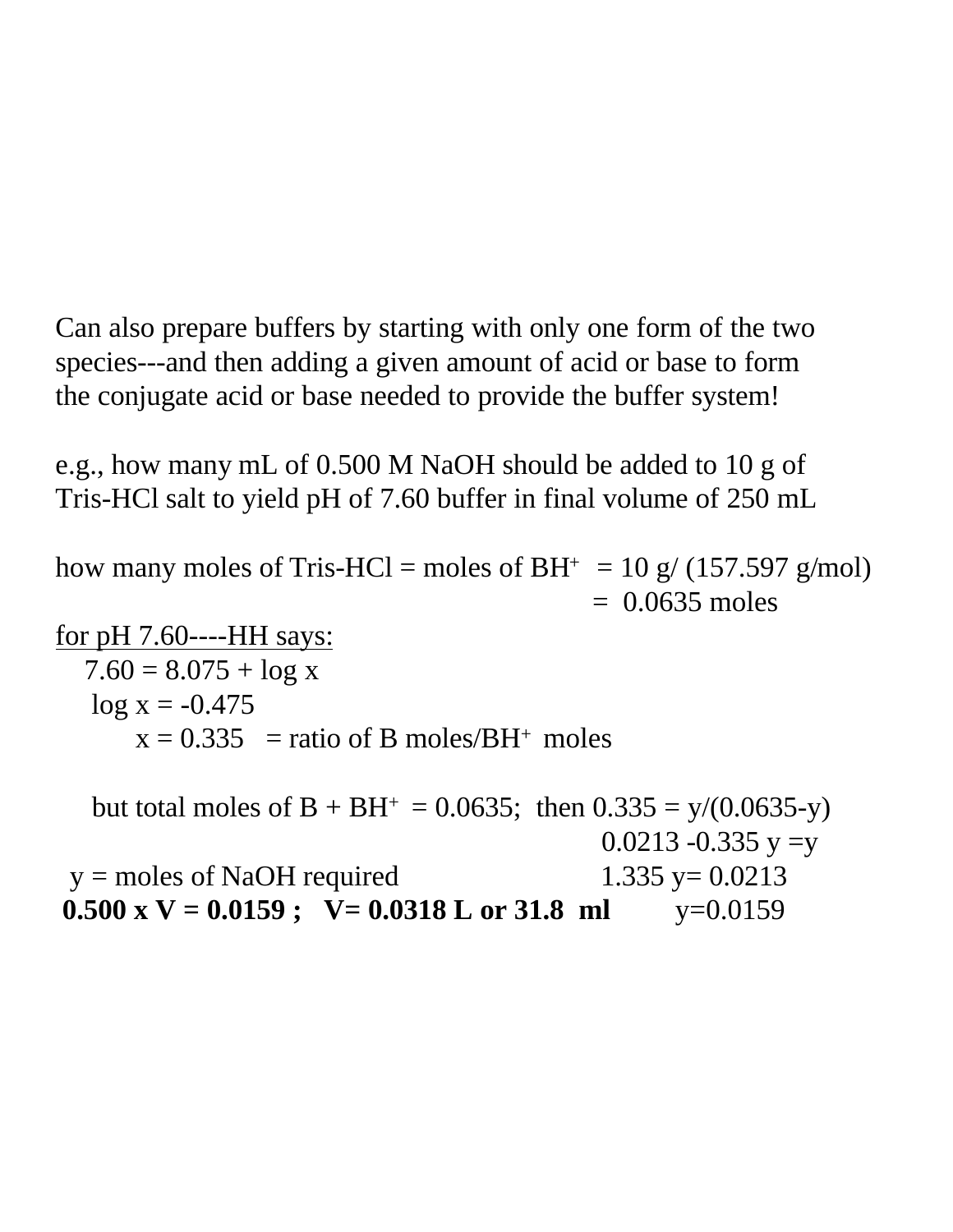Buffer capacity = resistance to pH change from addition of acid or base!

•depends on concentration of buffer species---higher concentration more buffer capacity!---a 0.10 M Tris buffer would have more buffer capacity than a 0.01 M Tris buffer!

•depends on pH of buffer; if pH is at the  $pK_a$  of the buffering species then the buffer capacity is highest, since changes in the moles of base in the numerator, or acid in the denominator---of HH eqn have less effect on the log term value---when the ratio of the fraction is 1.0! (go back to earlier problem with added HCl --same amount, and calculate how much of a pH change would have occurred if the buffer was initially at the pKa value!

•There is little buffer capacity when pH is  $> \pm 1.0$  pH unit of the pK<sub>a</sub>